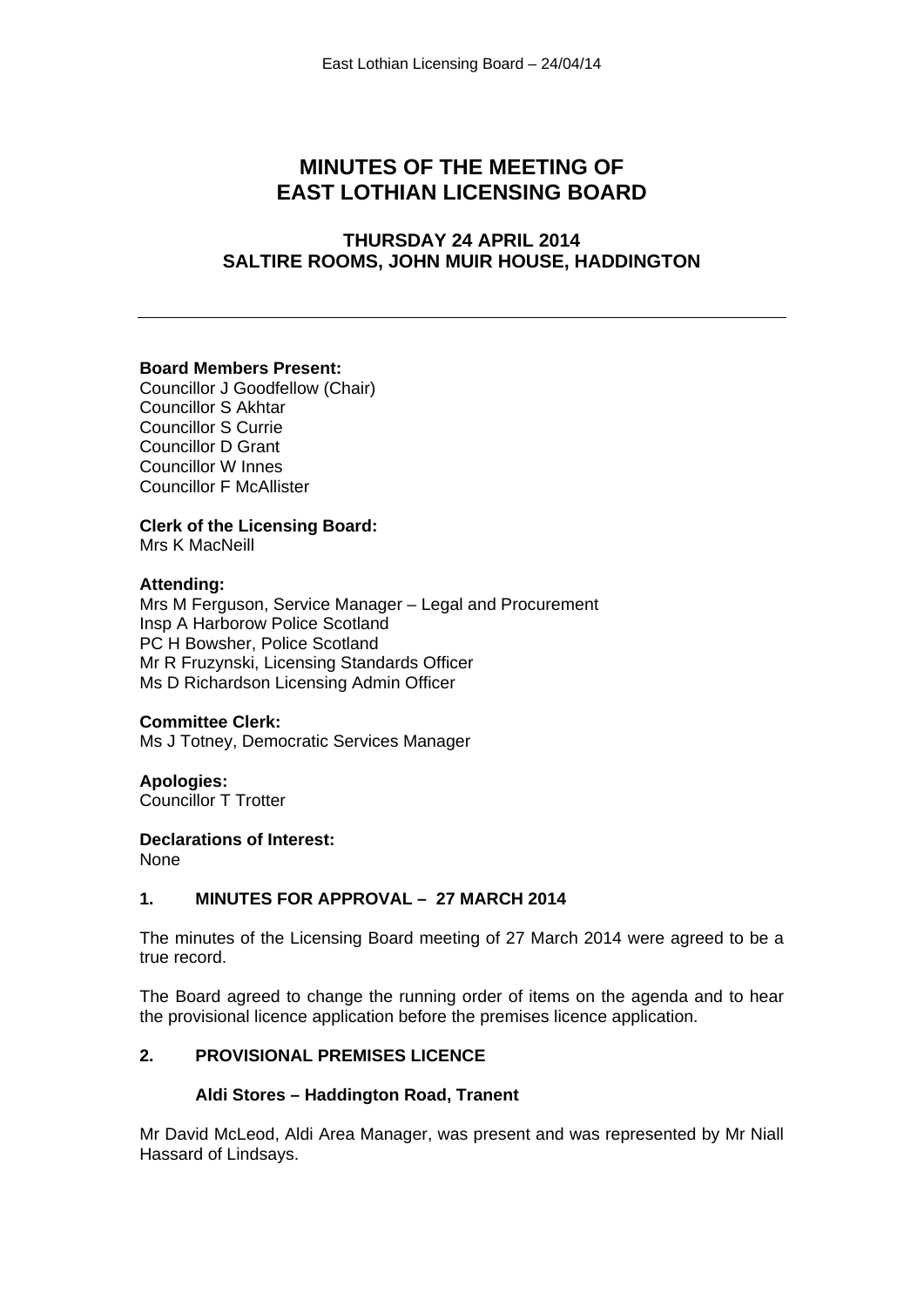The Clerk advised that the application seeks the grant of a provisional premises licence. She informed the Board that no public objections had been received. The Police and the Licensing Standards Officer stated that they had nothing to add to their reports contained in the meeting papers.

[NB This application falls outwith Board Policy with regards to the over provision statement and it is incumbent on the applicant to rebut the presumption against grant in terms of the over provision statement.]

Mr Hassard presented his case and referred to his written submission which had already been issued to Board members. He provided background information on Aldi Stores, described the proposed site in Tranent and highlighted the salient points from his written submission. In particular, he drew the Board's attention to the procedures and plans which would ensure that the licensing objectives would be protected and upheld.

In response to Councillor Grant, Mr Hassard confirmed that Aldi's purchase of the site is conditional on obtaining both planning permission and licensing permission. He advised Councillor McAllister that all of the Aldi stores in Scotland sell alcohol and that alcohol accounts for 8-12% of all sales.

The Licensing Standards Officer provided information on the number and location of alcohol off-sales premises in Tranent.

Councillor Grant, local ward Member, acknowledged the existence of a number of off-sales premises in Tranent and indicated that he would support the application. Councillor Akhtar commented on the benefit to the community and supported the application. Councillor Currie commended Mr Hassard for the written explanations that had been provided and also supported the application. Councillor McAllister expressed his concerns about the increase in home drinking and added that he had appreciated the detail that had been provided to rebut the over provision statement. Referring to the local benefits of regeneration, competition, choice and employment, Councillor Innes also supported the application.

Councillor Goodfellow, Chair of East Lothian Licensing Board, stated how impressed he had been with the written submission which had been lodged in advance of the meeting. He clearly stated that the Board would be looking for this approach and amount of detail in the future.

## **Decision**

The Board agreed, unanimously, to grant the provisional premises licence.

## **3. GRANT OF PREMISES LICENCE**

## **Elphinstone Arms – Main Street, Elphinstone**

The applicant, Mr Malcolm Fleming of M F Publicans Ltd was present. Mrs Margaret Dodds, the proposed premises manager, and Mr Gordon Arnott of Caledonian Heritable Ltd were also present. Caledonian Heritable Ltd are financial backers and suppliers to Elphinstone Arms. The parties were all represented by Mr A MacDonald of MacDonald Licensing. Four patrons who supported the application were also present.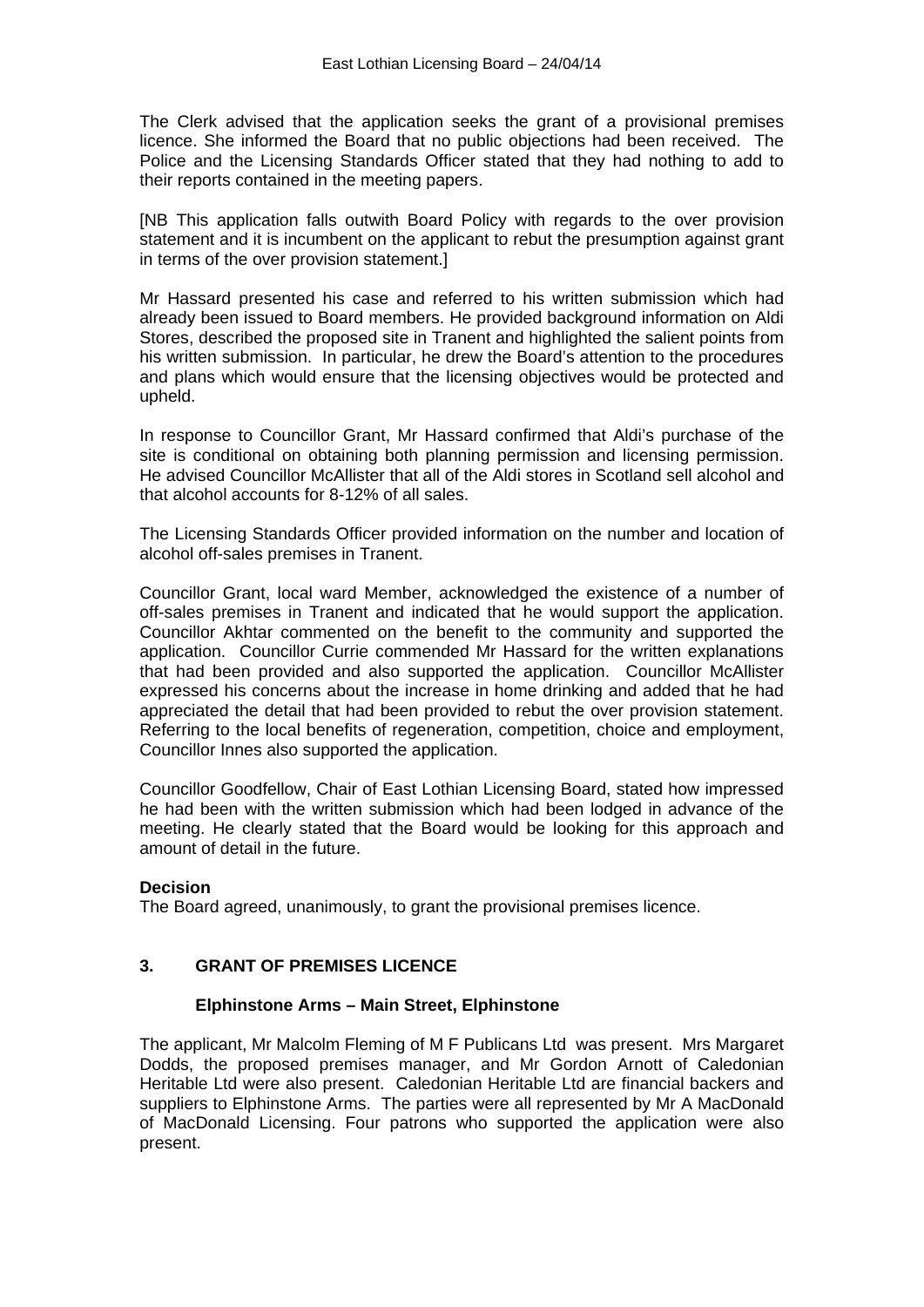Mrs MacNeill, Clerk of the Licensing Board, advised that the application is seeking the grant of a premises licence. She informed members that a petition and letters of support had been received. These were in addition to the two letters of support that were contained in the papers for the March 2014 meeting of East Lothian Licensing Board. She then advised that additional documents had been received. Mr MacDonald had lodged a copy of the premises lease and a letter from the Procurator Fiscal. An anonymous letter of objection had also been delivered to Tranent police station. She confirmed that Board Members and relevant parties had been given copies of the additional documents.

[NB: At the meeting of the East Lothian Licensing Board on 27 March 2014, the Board agreed to refuse to grant occasional licenses for The Elphinstone Arms. In addition, this application falls outwith Board Policy with regards to the over provision statement and it is incumbent on the applicant to rebut the presumption against grant in terms of the over provision statement.]

Mr MacDonald explained that Mrs Dodds has a long association with the premises and that there is phenomenal local support for the re-opening of the Elphinstone Arms. He reminded members that the premises are currently closed solely due to an administration oversight with the paperwork for the premises licence. He claimed that the Police report still includes incorrect information which he challenged at the March Board meeting. Mr MacDonald gave a lengthy commentary on the incidents referred to in the Police report and stressed that there is nothing to indicate that there would be any ramifications as a result of these incidents.

Mr MacDonald asked that the anonymous letter be disregarded as it was factually incorrect and advised that the Procurator Fiscal had very quickly dropped the case against Mrs Dodds. He explained that Mr Fleming has been involved with the premises since November 2013. Mr Fleming is the tenant of The Elphinstone Arms which comprises the lounge bar and the upstairs flat. Scott Dodds (son of Mrs Margaret Dodds) is the owner of The Elphinstone Arms. Mr Fleming has experience in the licensed trade, but currently works as a heavy goods vehicle driver; and has an application pending for a personal licence. Mr Fleming tends to work in The Elphinstone Arms in the evenings but the premises are managed by Mrs Dodds. Mr MacDonald provided reasons as to why Mr Fleming had not co-operated with the Police during a routine interview on 1 April 2014 at Dalkeith police station, in relation to this premises licence application.

Regarding over provision, Mr MacDonald emphasised that there are no comparable facilities in the immediate vicinity. He suggested that the matter of over provision should therefore be disregarded in this case.

In response to Councillor Akhtar's question regarding the safety of patrons, Mr MacDonald assured that Board that if the premises re-open there would be full cooperation with the Police and any threats or inappropriate comments would be reported. In addition CCTV has been upgraded and external cameras installed.

Insp Harborow stated that the content of the Police Scotland letter dated 3 April 2014 is accurate. He referred to the debate at the Board meeting in March 2014 and stated that he had heard nothing today that would indicate that the Police concerns have been addressed.

The Licensing Standards Officer stated that he had nothing to add to his report contained in the meeting papers.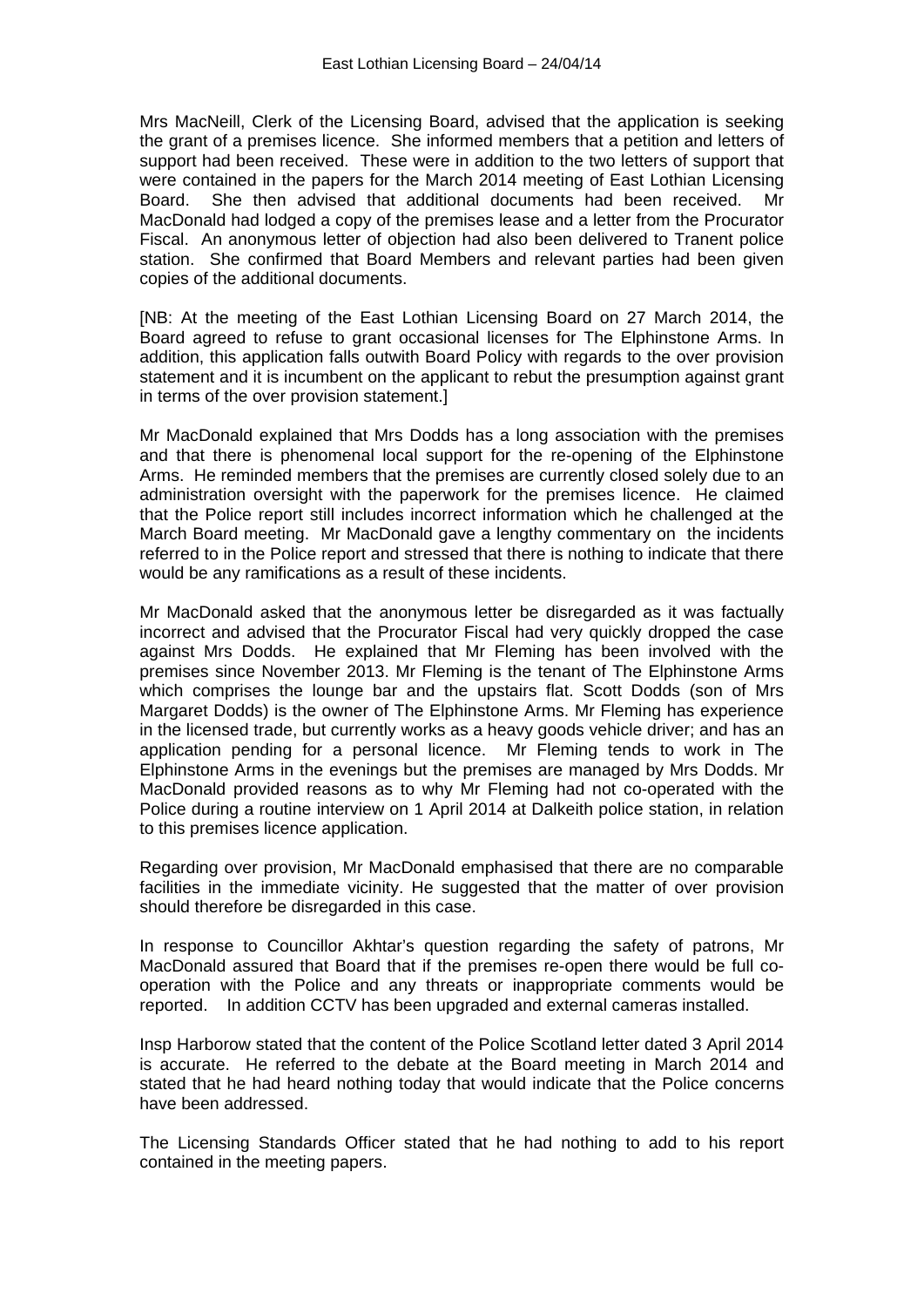Insp Harborow answered questions from Councillor McAllister regarding the incidents on 22 and 23 February 2014 and reported that no charges are expected to be brought.

Councillor Goodfellow addressed a number of questions to the police in relation to the licence application dates, the date when Mrs Dodds was interviewed under caution, the address details for Scott Dodds at the date of his interview under caution and enquired if charges would have been brought if Mr Dodds had co-operated with the police.

Four local residents addressed the Board. MR B Tannerhill, Mr L Ormiston, Ms I Sharpe and Mr J Gourley spoke in turn. Their representations highlighted that the premises are the centre of the community, are well run and that there are no fears for public safety.

The Chair indicated that it is important to establish who is resident in the flat above the premises. He reflected on statements that had been made during the meeting that Scott Dodds had previously lived in the flat but has lived with his parents since leasing the premises to Mr Fleming on 23 October 2014 and that it is Scott Dodds' association with the premises that are giving the Police cause for concern.

Mr MacDonald made it clear that if the licence is granted, there is an undertaking that Scott Dodds would not enter the premises other than to collect his rent. This would readily be accepted as a condition on the licence and Mr MacDonald stressed that legal intervention would be sought to enforce this, if required.

Insp Harborow explained that it was his desire to ensure public safety and that the significant incident on 23 February raises grave concerns. As Scott Dodds continues to draw an income from the premises, it is his view that the Police concerns will continue to exist unless there is a significant change of management at this public house.

The Board members and the Clerk adjourned to debate the matter in private. On rejoining the meeting, the Board delivered its decision.

Councillor Grant advised that, on the balance of probability, he would support the application. Nonetheless, he expressed his disappointment at the lack of cooperation with the police.

Councillor Akhtar stressed the need for full co-operation with the police and expressed her support for the application.

Councillor Currie acknowledged that the premises are a community resource and commented that there is a lot of support for Mrs Dodds. However, this is an important decision for the Board to make in a responsible way, and on the balance of risk, he would not support the application. He too remarked that he is deeply concerned at the lack of co-operation with the police.

Councillor McAllister thanked the supporters for their honest and articulate views but made it clear he would not be supporting the application. Among his reasons he cited lack of compliance with licensing requirements, lack of co-operation with the police and a high probability of further public disorder.

Councillor Innes commented that the premises are a valuable, well respected community facility which has given no cause for concern in the past. He pointed out